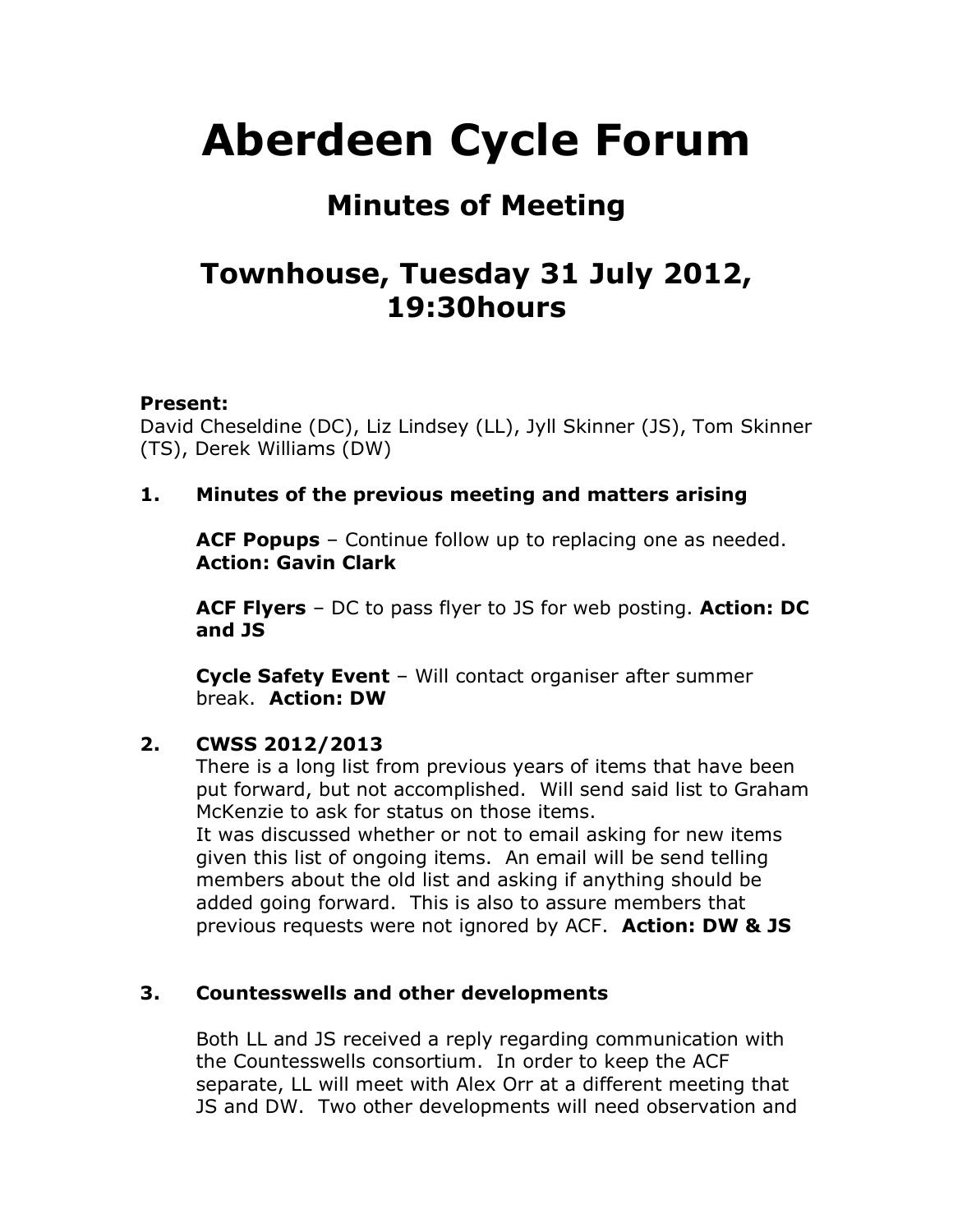possible action: Berryhill Low Carbon Business Center in Bridge of Don and the Maidencraig Development on the Lang Stracht. DW will stay in touch with the Berryhill developer and DC will do same for Maidencraig. **Action: DC, LL, DW, & JS**

#### **4. Meetings with councillors**

Gavin Clark, LL, DW, and JS met with Barney Crockett on 12 July. Mr. Crockett seemed genuinely interested in many of the points of the manifesto as well as several separate points brought forward in the meeting. He acted on created a cycling champion quickly and will be updating us on progress on other points in a fortnight.

Mr. Crockett requested that Ross Thompson be the cycling champion. Mr. Thomson is a Tory member of the coalition and sits on several committees. He was also very enthusiastic, particularly about cycle training in schools. He mentioned that cycling may be included in the vision statement for the city that the coalition is putting together. Mr. Thompson will also, short term, look into the Marischal College short stay cycle stands. JS will be in touch regarding a cycling tour of the cycle infrastructure with Mr. Thompson.

**Action: DW & JS**

#### **5. Cycling Corridors**

Following the meeting with Barney Crockett, ACF will put forward several routes for cycling corridors. An overview of the city centre to Westhill was presented in a rough form and pending approval, other overviews for other routes will be produced. **Action: JS**

#### **6. Bollards and Pavement Parking**

Gavin Clark requested that the Forum discuss the presence of bollards lining the sides of roads, for example Albyn Place. The bollards present a hazard if a cyclist were to fall off and strike one of them. However, the bollards do prevent pavement parking which is a hazard to both pedestrians and cyclists. ACF decided to hold off on any action at present on the issue. DW will make enquiries of disability reps on the Outdoor Access Forums. **Action: DW**

#### **7. Any Other Business**